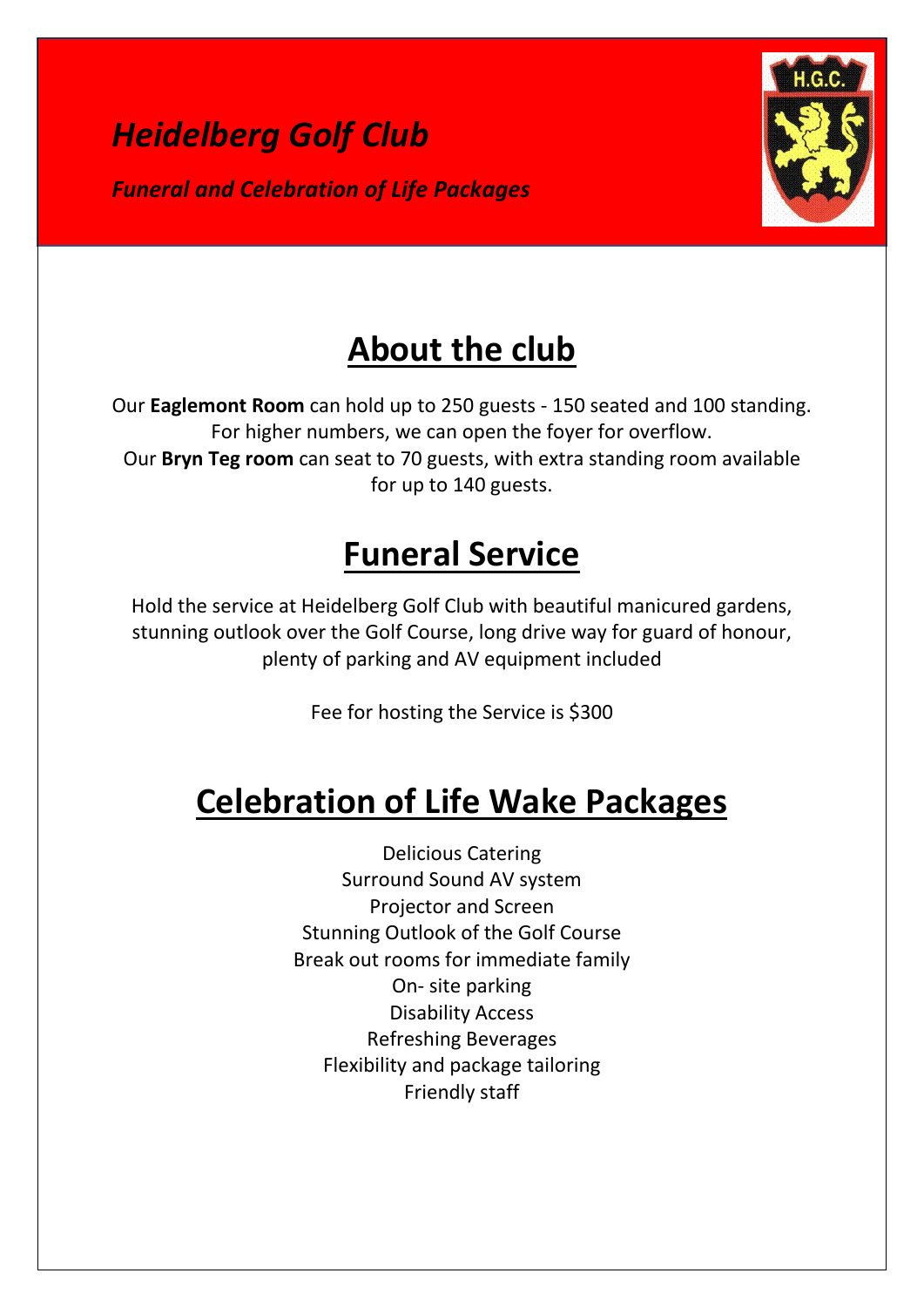

### **ROOM HIRE FEE**

| Room           | Cost  | Capacity  |
|----------------|-------|-----------|
| Eaglemont Room | \$400 | 80-250    |
| Bryn Teg Room  | \$300 | $30 - 80$ |

### *No minimum spend*

*If \$1,000 spent on bar tab we waive the room hire fee*

## **Bronze Package – \$20 per person**

Surround sound audio system, Lectern, Microphone, Projector and Screen

### Tea and Coffee Station

Platters of food – Guests serve themselves from a food station

Sandwiches Arancini Balls Spring Rolls Mini Pies Mini Sausage Rolls Chicken Kiev Balls Samosas Steamed Pork Dumplings Scones with Jam & Cream

## **Silver Package – \$25 per person**

Surround sound audio system, Lectern, Microphone, Projector and Screen

Tea and Coffee Station

Platters of food – Guests serve themselves from a food station

Sandwiches & Wraps Arancini Balls Spring Rolls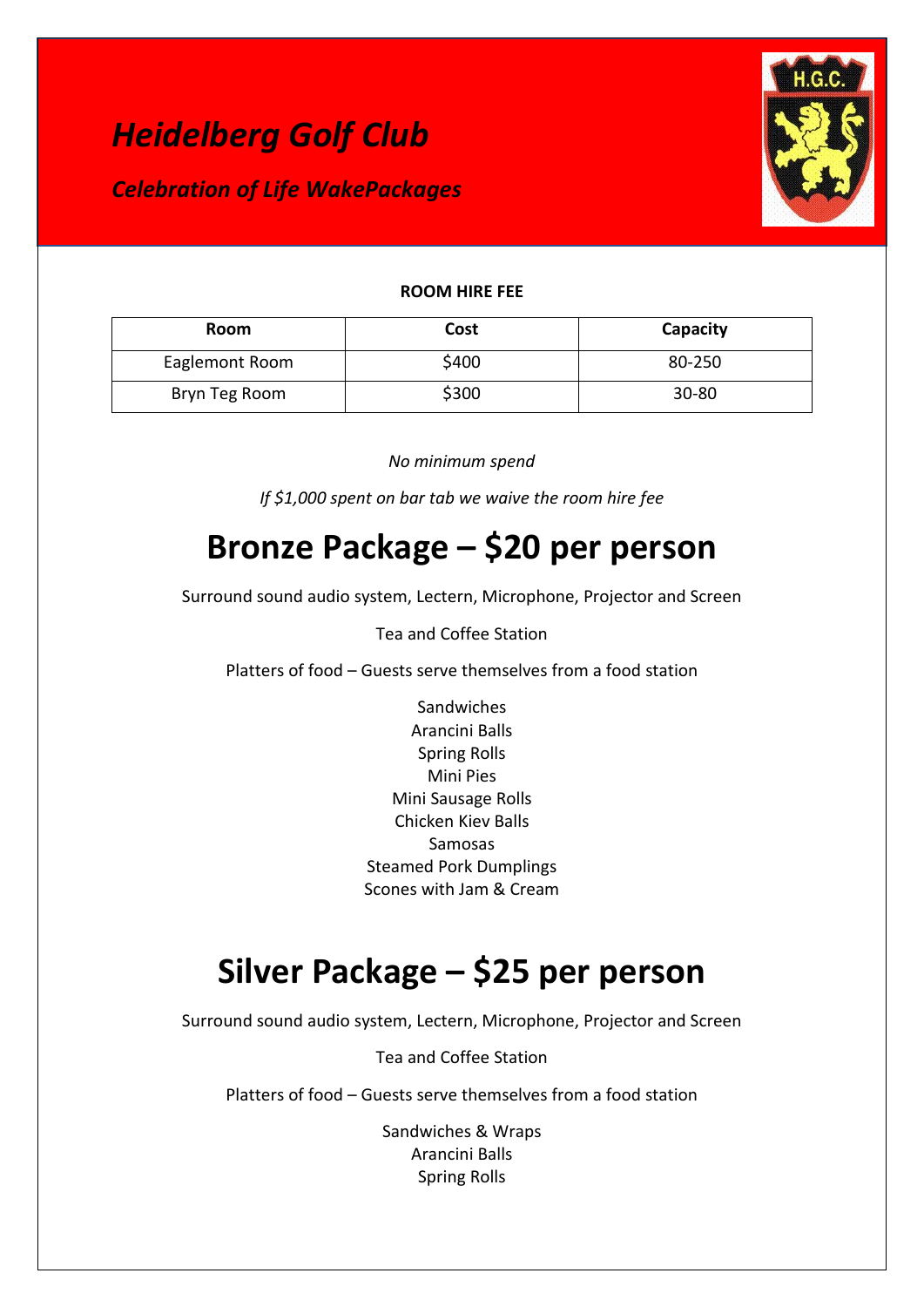Mini Pies Mini Sausage Rolls Chicken Kiev Balls Samosas Steamed Pork Dumplings Scones with Jam & Cream Mini Danishes and/or Mini Muffins Cheese, Dips & Crackers Fresh Fruit

### **Gold Package – \$30 per person**

Surround sound audio system, Lectern, Microphone, Projector and Screen

Tea and Coffee Station

#### **Waitered Food Service**

Sandwiches & Wraps Arancini Balls Spring Rolls Mini Pies Mini Sausage Rolls Chicken Kiev Balls Samosas Steamed Pork Dumplings Scones with Jam & Cream Mini Danishes and/or Mini Muffins Cheese, Dips & Crackers Fresh Fruit

### **Platinum Package - \$33 per person**

Surround sound audio system, Lectern, Microphone, Projector and Screen

#### **AV Assistant to run equipment**

Tea and Coffee Station

#### **Waitered Food Service**

Sandwiches & Wraps Arancini Balls Spring Rolls Mini Pies Mini Sausage Rolls Chicken Kiev Balls Samosas Steamed Pork Dumplings